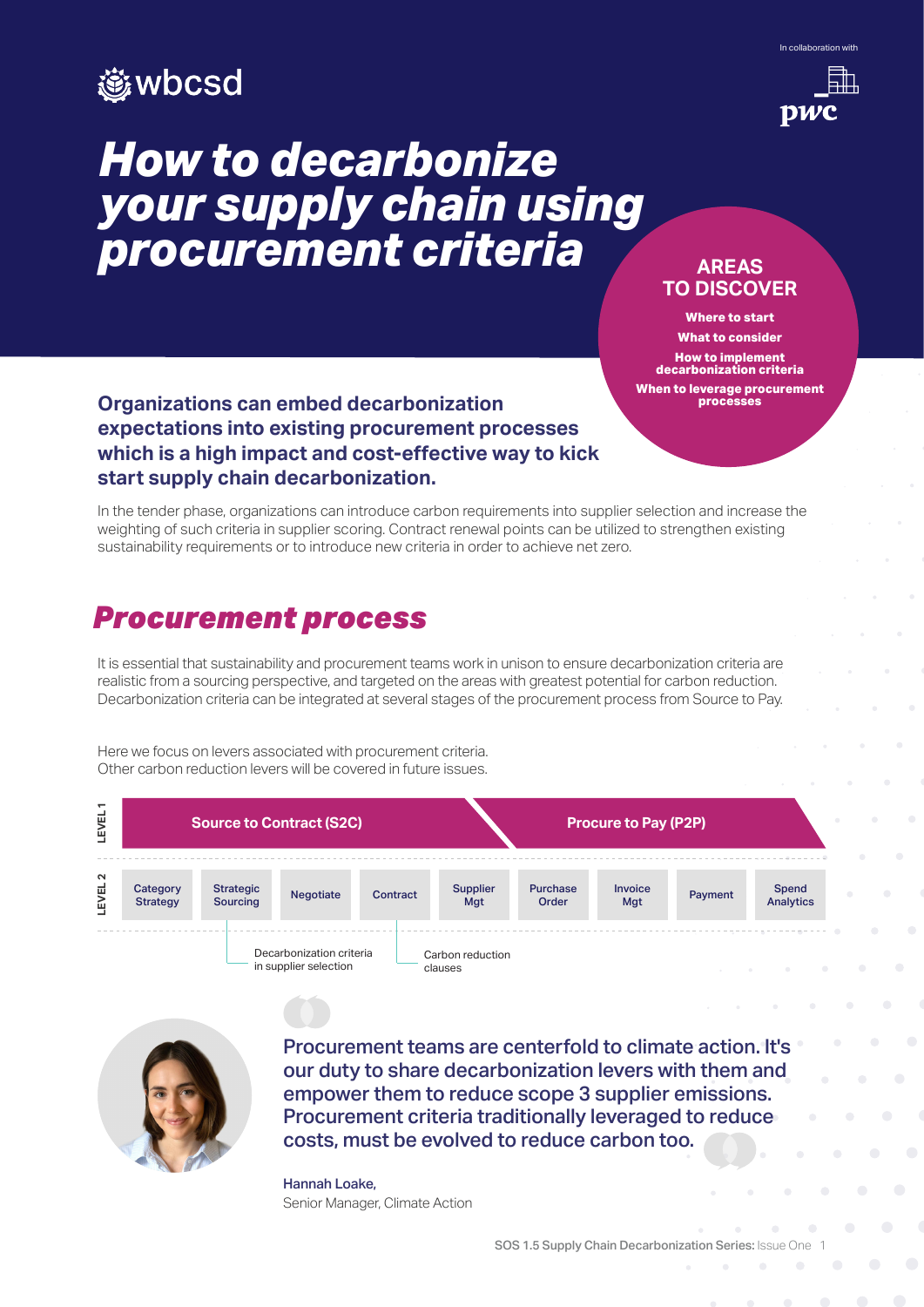# *Where to start*

### *DESIGN YOUR DECARBONIZATION CRITERIA*

*Understand supply chain landscape and targets* 

Identify your supply chain emission hotspots, consult procurement and sustainability teams to determine what interventions can be used to meet KPIs. What supply chain emissions reduction do you need to meet your Scope 3 targets? What percentage of suppliers need to set an SBT?

*Develop selection criteria*

Use your ESG ambitions to inform the key requirements for your supplier selection criteria. Ensure that these are underpinned by measurable targets and performance metrics from supply chain planning.

*Create a framework*

Create a list of questions for suppliers at pre-selection stage. Identify where these might vary for different suppliers (by size or sector). Try to tailor the questions e.g. for IT, hotel or airline suppliers. For suppliers at contract renewal stage, look to increase the existing requirements.

Using the list of questions you have designed, you can build a consistent methodology for evaluating suppliers against carbon targets. This will ultimately lead to net zero objectives being integrated across each stage of the procurement cycle.

# *What to consider*

When deciding which suppliers to apply specific procurement criteria to, think about emissions impact, contract value and contract duration.

#### **EMISSIONS IMPACT**

*Which suppliers are responsible for most of your upstream emissions?*

Prioritize efforts on working with the suppliers that will have the greatest impact on your Scope 3 emissions reductions.

#### **CONTRACT VALUE**

*Consider materiality. Where do you have leverage?* 

Your organization may have greater leverage with suppliers that you spend more with. These suppliers are also more likely to be keen to collaborate and innovate with you to achieve emissions reductions. Suppliers who meet ESG requirements could be offered premium rates.

#### **CONTRACT DURATION**

*Is the contract one off, short-term or multi-year?*

Where you have a longer contract in place your organization has the opportunity to support the supplier to make larger, longer term investments. You may choose to offer suppliers who do not meet sustainability criteria shorter contracts, with a view to reducing your dependency on those relationships.